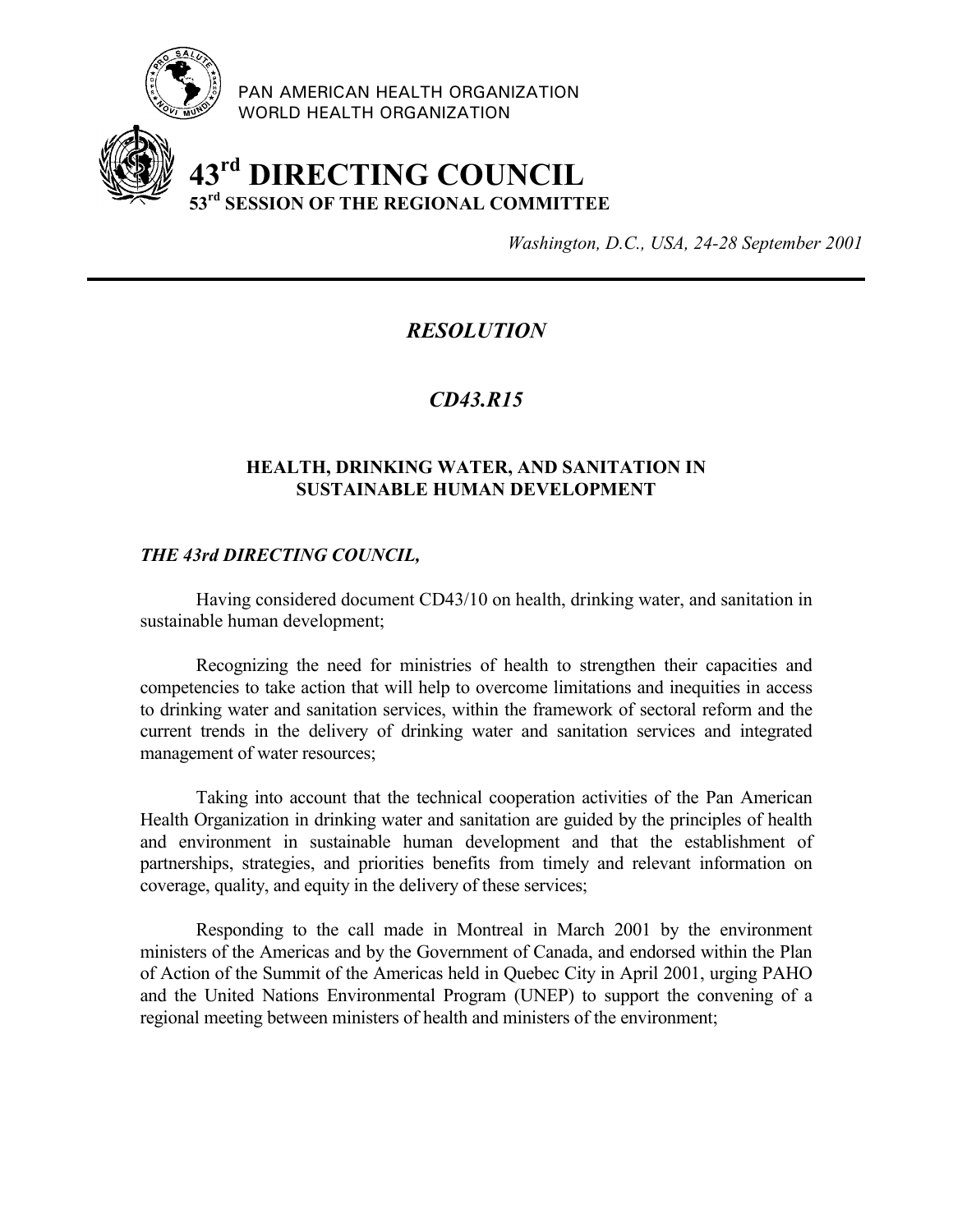CD43.R15 (Eng.) Page 2

Recognizing the importance of developing a knowledge base on the linkages between human health and environmental degradation, establishing priorities for moving the health and environment agenda of the Americas forward, developing an appropriate follow-up mechanism for ministers to keep track of progress and contributing to and influencing the World Summit on Sustainable Development programmed for 2002  $(Rio+10)$ ; and

Considering the recommendation of the 128th Session of the Executive Committee,

### *RESOLVES:*

- 1. To urge the Member States to:
- (a) strengthen the capacities with the ministries of health and their activities in environmental health, to fulfill their responsibilities, including drinking water quality surveillance and contributing to improve the quality of drinking water and sanitation services;
- (b) promote and collaborate with other ministries or institutions in reforms aimed to improve coverage, quality, equity, and sustainability of drinking water and sanitation services, particularly in rural areas, small towns, and urban poor settlements;
- (c) recognize the work of the countries and the technical cooperation of PAHO/WHO in *Evaluation 2000* on drinking water and sanitation in the Region and the study of inequalities in household spending and use of water supply services in 11 Latin American and Caribbean countries;
- (d) participate actively in regional processes or activities preparatory to Rio+10 or in other activities within its framework, ensuring that health is well represented and identifying and promoting partnerships and priority activities that will facilitate progress in implementing the environmental health agenda, both in the Region and globally;
- (e) participate in a joint meeting between health and environment ministers of the Americas in 2002 as part of a process to strengthen their capacity to effectively manage health and environment issues;
- (f) promote actions and establish regulations to enable drinking water and sanitation services to contribute to environmental protection and conservation in the Americas.